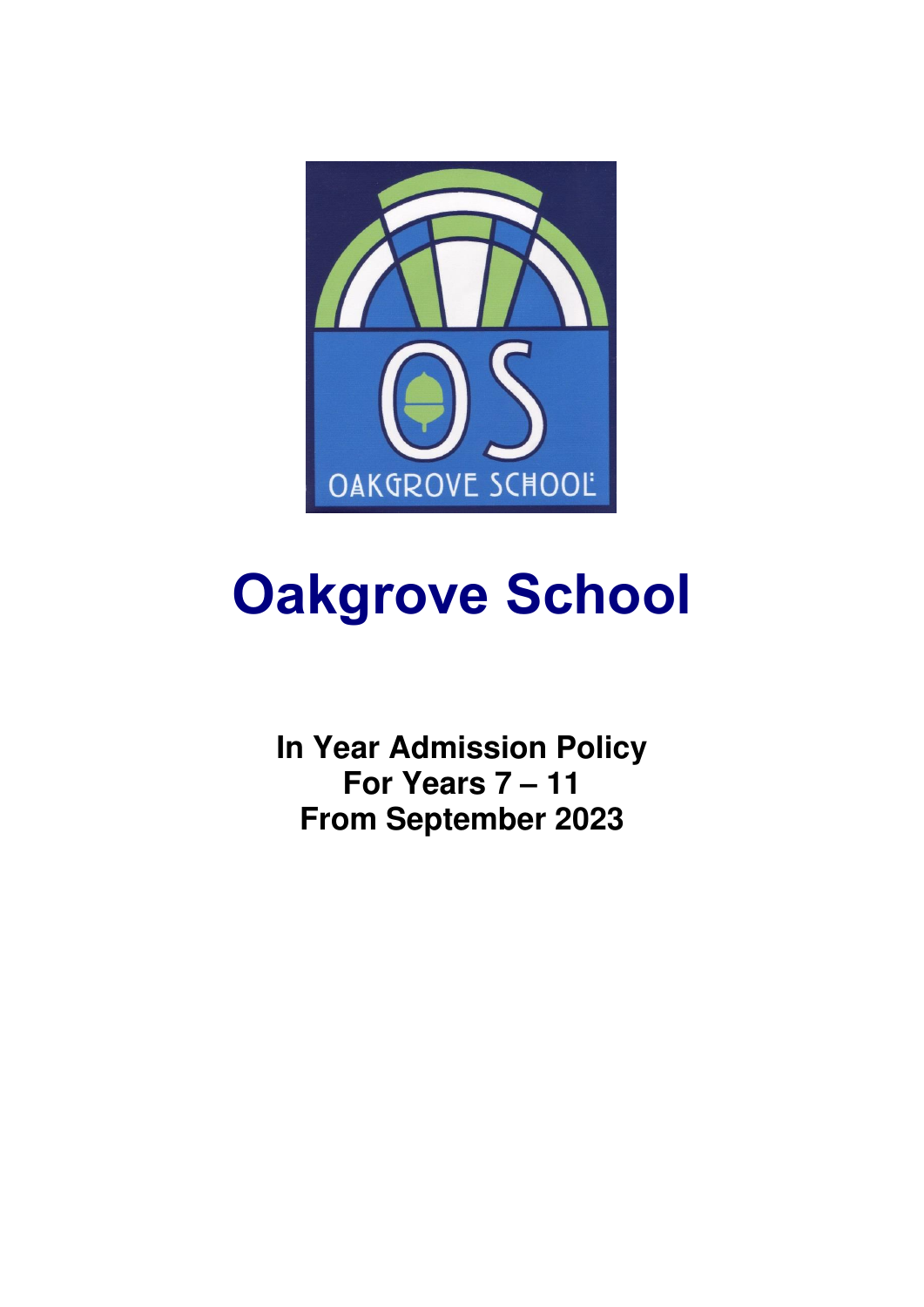#### **OAKGROVE SCHOOL IN YEAR ADMISSION POLICY FOR YEARS 7-11 FROM SEPTEMBER 2023**

#### **1. Introduction**

This policy relates to all admissions to Oakgrove Secondary School ("the School") in years 7 to 11 except for the initial September entry into Year 7 which is explained in the document "Admission arrangements for Oakgrove School Year 7 September 2023".

Oakgrove School will consider applications for admissions in years 7 to 11 at times other than the normal transfer from primary to secondary school, which is managed by Milton Keynes Local Authority, strictly in accordance with its stated admissions policy applicable to Year 7 at the date of application. Such admissions are referred to in this document as "in-year" admissions. For children who wish to attend Oakgrove School after the September in which they enter Year 7, parents will be asked to complete an application form. Verbal or telephone applications will **not** be accepted. Where no place is available the applicant will be advised in writing and informed of their right to request an independent appeal.

Parents should be aware that this is usually an over-subscribed school with more applicants than places available and many parents are unsuccessful in their application for a place.

The School will maintain a waiting list (see below for further details). Parent/Carers will be asked to confirm in writing if they wish their child's name to be put on the waiting list for the relevant year group. The waiting list will be ranked in accordance with the oversubscription criteria, and length of time on the list will not be a factor in offering a place. This means that children will move up and down the list as other children are added or removed. The waiting list will be retained for the remainder of the academic year. Children whom the Local Authority directs the School to admit and who are allocated a place at the School in accordance with the Fair Access Protocol will take precedence over those already on the waiting list. Further, and for the avoidance of doubt, a child whose statement of Special Educational Needs or Education Health and Care plan names the School must be admitted, and will therefore take precedence over children on the waiting list.

## **2. Admissions Number**

The School's Published Admissions number for Year 7 is as follows:

Year 7: 300

The School's indicative Admission numbers for the following years are as follows:

Year 8: 300 Year 9: 300 Year 10: 300 Year 11: 300

The numbers stated for Years 8-11 are only indicative and may reduce if the number is no longer practicable.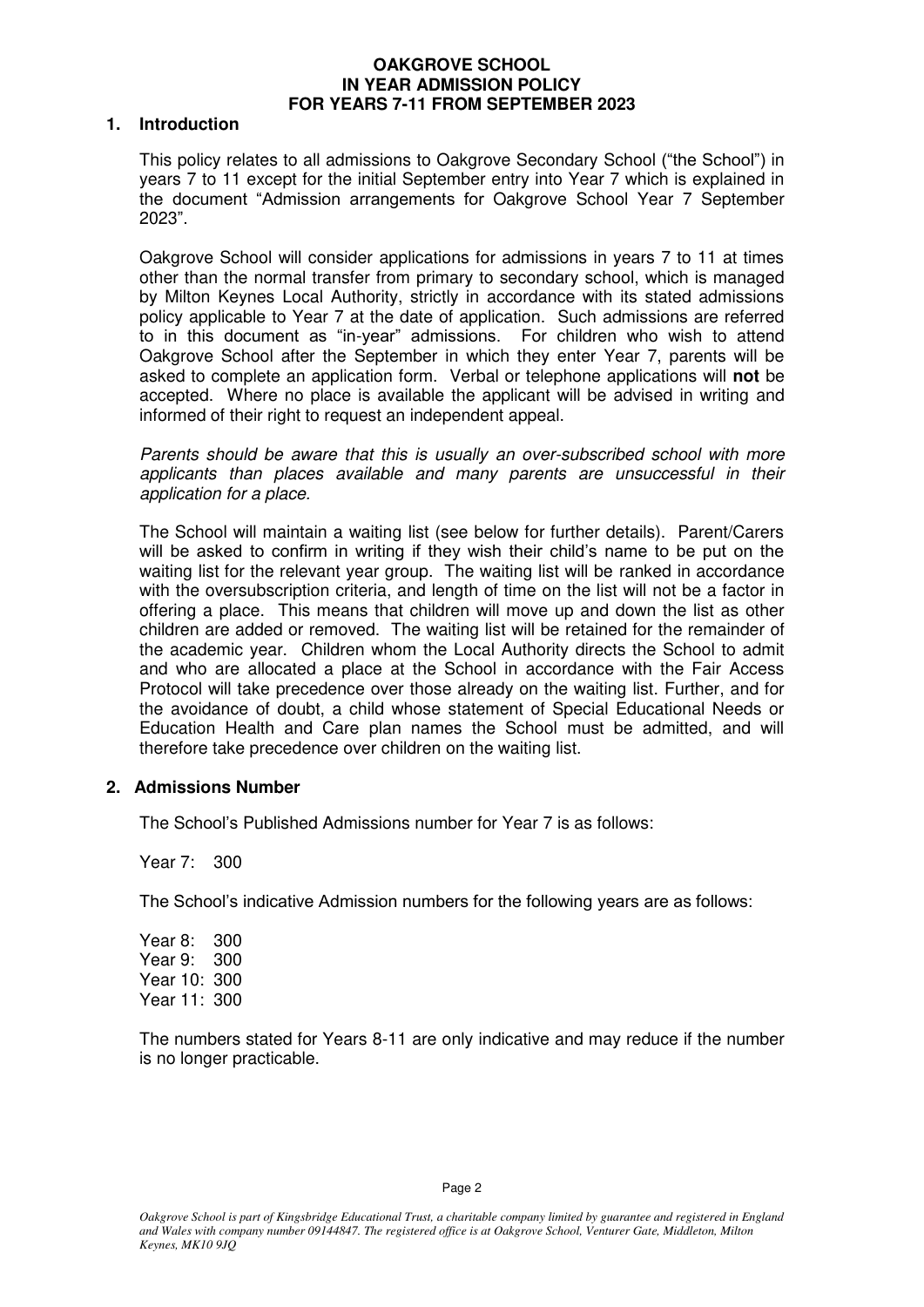# **OAKGROVE SCHOOL IN YEAR ADMISSION POLICY FOR YEARS 7-11 FROM SEPTEMBER 2023**

## **3. How places are allocated**

For a place to be available for an in-year admission then the number for the relevant year group will have to have fallen below the admissions number for the relevant year (see paragraph 2 above). When this occurs, the place will be allocated strictly in accordance with the process and definitions of the oversubscription criteria as set out in the "Admission arrangements for Oakgrove School Year 7 September 2023".

Places that become available will be allocated to those applicants who meet the relevant criteria for the year group and who are currently in the application process or have requested to be placed on the waiting list. All available candidates from either source will be ranked in a single ranking using the oversubscription criteria to allocate the place or places. For the purposes of in year admissions, the applicants in the application process are considered to be:

- those who have applied and whose applications have not yet been determined;
- those who have returned their forms for an independent appeal to the Clerk of the Independent Appeals Panel and are waiting for their appeal to be heard.

Applicants who have not pursued their applications by returning the relevant forms by the relevant, stated deadline will not be considered to be part of the process.

## **4. Prospective applicants should also note the following:**

- 1. The School reserves the right to make its own enquiries to verify any information supplied by the applicant. If, subsequently, the School finds that a place has been offered in reliance on information that was materially incorrect or misleading (e.g. the parental address or the applicant's date of birth) and the place would not have been offered if the information had been correct, the Governing Body Admissions Committee may withdraw the offer if the student has not yet started at the School. Where an offer is withdrawn the Governing Body Admissions Committee will consider the application afresh, and if an offer is not made, a right of appeal will be offered (see section 6 below).
- 2. The School will only admit children outside their chronological year group in exceptional circumstances. Parents should write to the Chair of the Local Governing Body if they wish to make such a request. Decisions will be made based on the individual circumstances of each case, and will take into account the parents' wishes; educational advice; information about the child's academic, social and emotional development, and whether they have been previously educated outside of their normal age group. The School is responsible for making the final decision on which year a child is to be admitted into.
- 3. Applicants who are seeking to transfer from another School in Milton Keynes, particularly in Year 10 or 11, will be reminded that this is not recommended by the Governors due to the impact on the student's education, nor can the Governors guarantee to offer an equivalent combination of subject choices or exam boards.
- 4. Applicants who are seeking a transfer late in year 9 will be advised that it is not always possible to accommodate additional students into option choices that are already full.